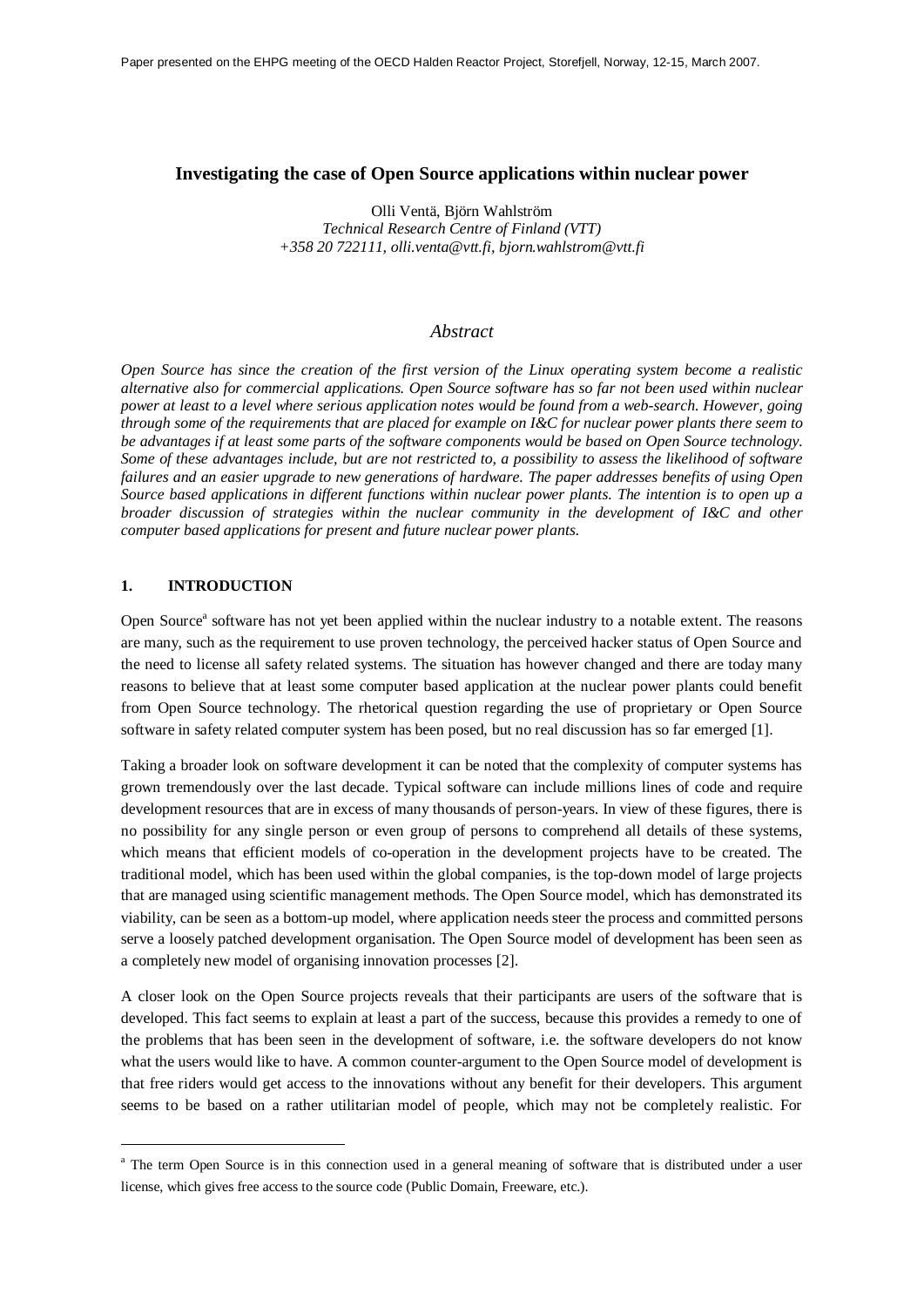example, research in the economics and sociology of Open Source projects has revealed that the developers typically are driven by many other motives [3] of which personal gain seems to be down on the list. Another finding is that the code architecture and its option value actually may mitigate free riding [4]. The Free Encyclopedia is a similar project in another area [5].

This paper investigates possible benefits of using Open Source software for computer applications within the nuclear industry. Concrete suggestions for further work within software development at the Halden Reactor Project are developed. These suggestions can be applied more generally also for nuclear power plants.

# **2. THE OPEN SOURCE MOVEMENT**

The history of the Open Source movement can be found at many places on the Internet and will therefore not be repeated in this connection [6]. To summarise the present state of the development efforts, the Open source movement has grown from a hobbyist activity in the beginning of the 1990ies to a serious business, where today thousands of servers all over the world operate with Open Source software. To understand this success one has to go beyond the technical issues and consider also the driving motives of the developers and the users of Open Source software [7]. One indication of the seriousness of Open Source within the software industry is a recent special issue on Open Source software in the journal Management Science [8].

When assessing future development of Open Source software, the prospects appear to be bright. An ever increasing area of commercial applications is built on platforms such as Linux (operating system), MySQL (database) and Eclipse (software development environment). The driving force of this trend is quality, maintainability and reliability or shortly the dependability of the software. These objectives are also common themes in the ICT-programme of the 7th Framework Programme funded by the European Union [9]. The ICT-programme has also been given a focus on global standards, which covers the whole spectrum of software products from the hardware up to the upper layers of applications.

Considering the rationale behind Open Source software development the first thing one has to note is that the products developed are a public good. They can be copied, shared and distributed anywhere all over the world at a transaction cost that is practically zero. The initiative of developing some specific software under the Open Source license typically emerges from a small group of individuals that wants to develop a software product to meet their own needs. Presently there are in excess of 80000 active projects in the world [10]. The projects have over the years developed co-operative practices, where a varying number of core individuals take the largest load of development to get testing support from a very much larger group of people.

## **3. COMPUTERS USED IN THE NUCLEAR INDUSTRY**

The nuclear industry has been using computers for different purposes from the very beginning. Already in the early 1970ies computers were used in control and instrumentation and in many analysing instruments [11]. Process computers as a major information source for the control room operators became a standard for the nuclear power plants already in the early 1980ies. Today the development of computer based system has reached a point, where there are no real alternatives to digital and software based systems for control and instrumentation [12].

There have been many hurdles in transferring from analogue to digital technology. Most importantly the inherent features of the digital technology have not always been comprehended, with the consequences of time delays and exceeded project costs. Sometimes diverging views between utilities and regulators on what should be considered as a sufficient evidence of safety have been contributing to the difficulties. Especially the question of the extent of diversity needed as a protection against common cause failures has shown to be difficult.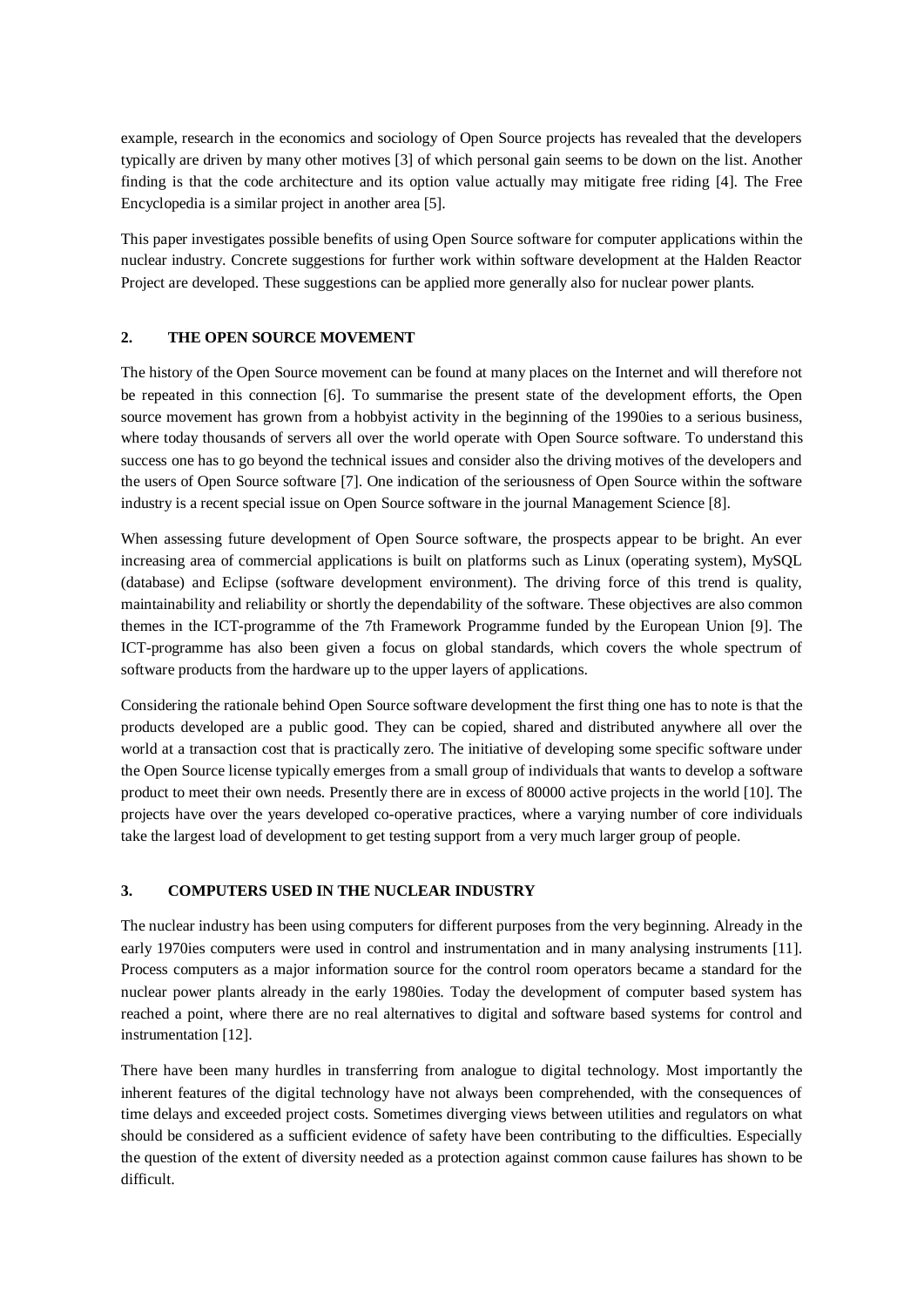There are many practical challenges in applying computers and software in safety relevant systems at the nuclear power plants. One challenge is connected to the short product life-cycles within computers and software, which can be contrasted with plant life times that are an order of magnitude longer. Another challenge is connected to a low number of nuclear projects, which have made it is difficult to find vendors committing themselves to the area. A third challenge is more generally connected to the use of emerging technologies, which for example may introduce new security problems.

## **4. DEVELOPING SOFTWARE FOR SAFETY CRITICAL APPLICATIONS**

The construction of safety in the nuclear industry relies on two important principles, *defence in depth* and the protection against threats using *independent safety barriers*. The application of these principles leads to the introduction of *redundancy*, *diversity* and *separation*, which ensure that no single failure will threaten safety. Unfortunately these design principles are difficult to apply for digital software based systems, because the behaviour of a computer is essentially deterministic, which means that software errors always have the possibility to cause failures of the systems.

Methods and tools to write high quality software have emerged over the years and have been applied in the nuclear industry with success also for safety applications. One very commonly used method is the application of the so called *waterfall model* for software development, which divides a software project into phases of requirements development, design, coding, tests, integration, installation and commissioning [13]. Between the phases a thorough *verification* and *validation* is used to ensure that software errors are detected and corrected.

In other design applications a promising technology has emerged, which is very similar to the Open Source paradigm. This concept has been called *design patterns*, which loosely can be defined as a good solution to a specific problem. This concept has its base within *object oriented programming*, which provides a structured approach to software design. The design patterns provide problem – solution pairs that can be reused and they are exchanged freely to build up repositories in various areas. One example is an emerging community of people that are interested in the application of design patterns for safety critical software.

The difficulty with the process of producing safety critical software is the amount of work, which is needed before a good confidence can be reached that the system can be considered safe. This difficulty is multiplied if rapid technical development forces the design to be recreated always when earlier hardware and software platforms have become obsolete. For safety critical system it would, at least in principle, be necessary to give quantitative reliability estimates for digital software based system to enable them to be included in a probabilistic safety assessment.

# **5. SOFTWARE DEVELOPMENT WITHIN THE HALDEN REACTOR PROJECT**

The Halden Reactor project has been involved in software development for the nuclear industry since the late 1970ies. In the beginning this development was focused on the development of computerised control rooms, but was later diversified to include all sorts of operator support systems as well as methods and tools for the development of high quality software.

The activity directed towards software quality and reliability was initiated in the late 1970ies. This activity has lately been focused on the specifications elicitation phase of software development. Present activities at the Halden Reactor Project also include software for the experimental facilities and activities, which are used to validate the applicability of proposed technical solutions.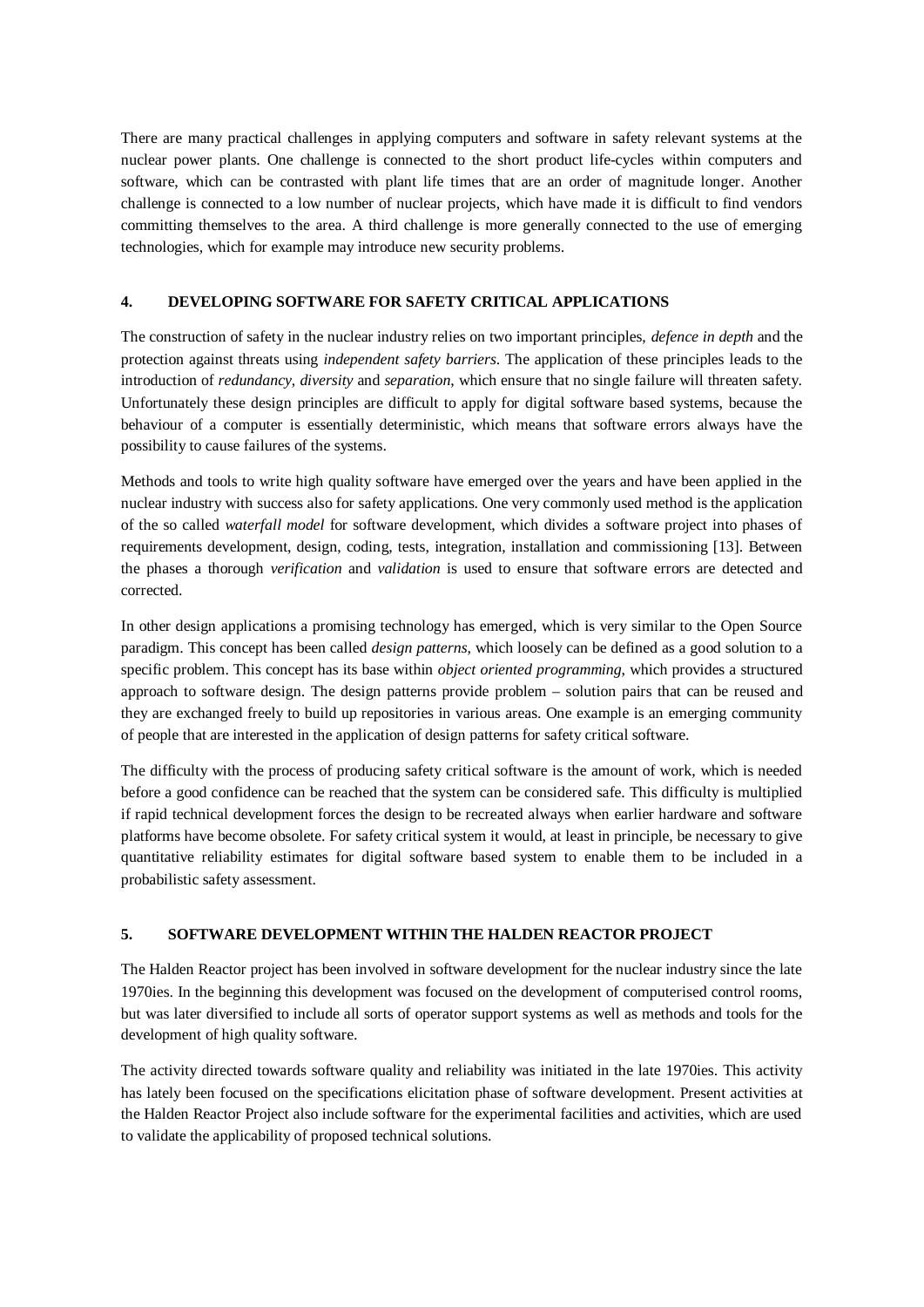The software activities within the Halden Reactor Project have encompassed a large span of development projects ranging from simple specialised modules to large generic systems. The developed software has mainly been used in-house, but some of the signatory organisations have expressed interest in getting experimental versions of the developed software for their own purposes. To our knowledge the possibility of developing software under some Open Source license has not been discussed within the Halden Reactor Project.

### **6. THE POTENTIAL OF OPEN SOURCE IN THE NUCLEAR FIELD**

From a technical point of view there should not be any restrictions, at least in principle, to use Open Source software for selected applications in the nuclear field. Such a transfer would most likely involve a rethinking of many work practices that are in use today, but in our view there are many arguments in favour of such a solution. The most important argument is that use of Open Source would make the licensing process in various phases of software based systems much easier. These arguments are expanded below.

#### **6.1 General software quality based arguments**

The first argument is connected to the potential of reaching a higher quality using the Open source development paradigm. Already a superficial assessment makes it believable that more resources could be allocated both to development and testing if selected software modules are developed under an Open Source license. It is also likely that the people involved in such a development would be highly motivated in their efforts.

One important benefit of the use of Open Source software is the availability of the source code. In the licensing process one may for example apply different manual and computerised inspection tools for the source code. Another issue, which may ease the licensing process, is also that Open Source software tends to be more modular and versatile than proprietary software [14]. Open Source based applications can also benefit from increased simplicity, because non-relevant modules can simply be taken off the code.

Perhaps the largest benefit of Open Software will emerge from a development process that is governed by application needs. Interfaces between modules and between different vendors would be built on open standards, which would imply a large potential for re-usability, even in the case that a specific vendor or product would disappear from the market. The move to new versions is also likely to be easier and possible to carry out in a more carefully planned process.

#### **6.2 An approach towards common cause failures**

The Open Source software carries due to its larger inspectability an opportunity to make more accurate assessments of the likelihood of common cause failures. This argument builds on the recognition that a software error has to be triggered by the path of execution to cause a failure. Consequently a common cause failure implies that the same software error is hit at the same time in all applicable redundancies.

A common architecture of a digital software based system is to separate between system and application software. The system software is reused in many different servers and projects, which makes it easier to test thoroughly and to collect operational experience. The application software is written using standardised module calls to make each module as simple as possible. By the selection of suitable modules it is possible to design functions with a small number of module calls, to make the application software easy to inspect.

The argument for not requiring diversity in some function can then be built through the following chain of arguments: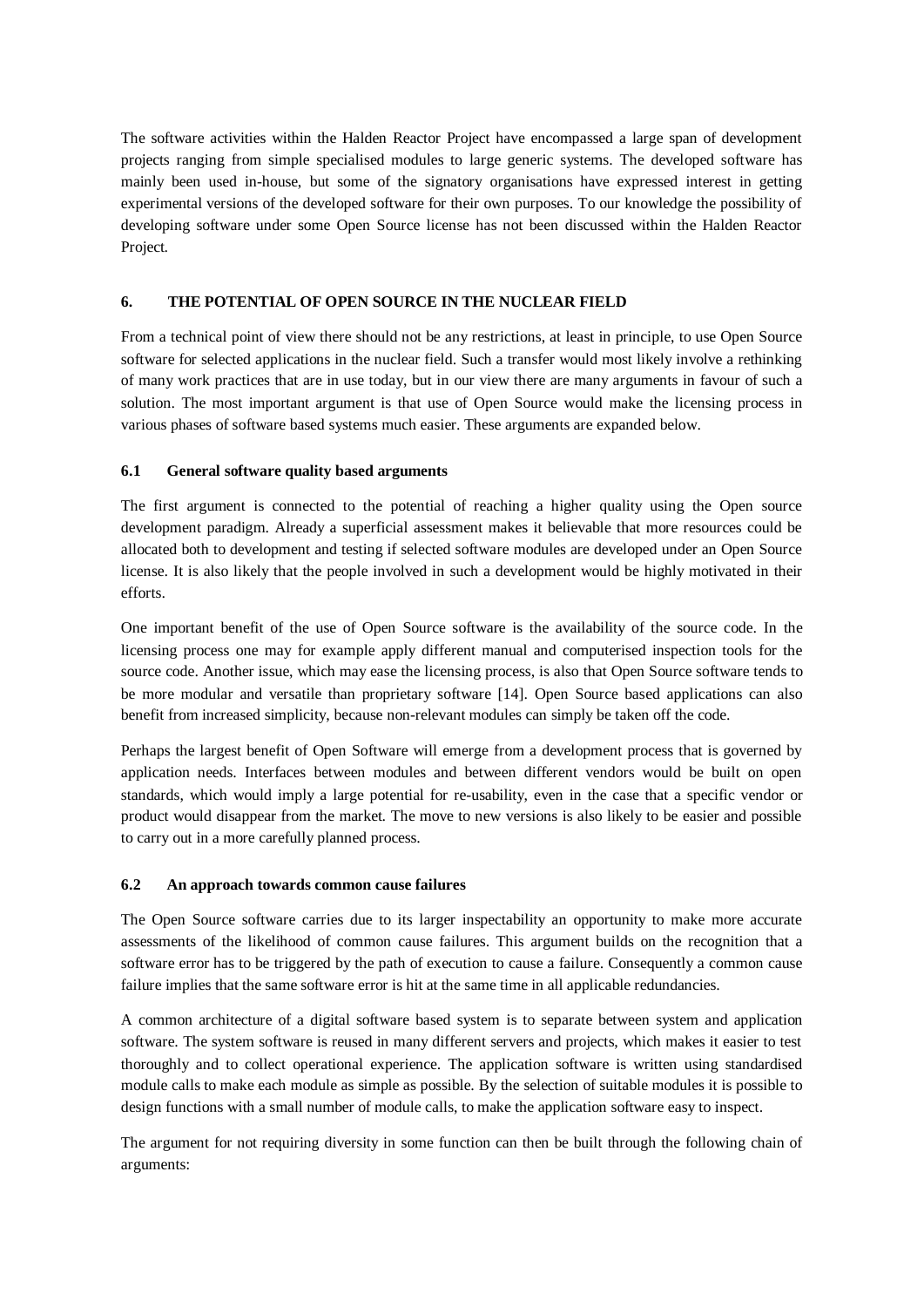- The path executed by the system software can be made very stable through deliberate design and thorough testing.
- The modules used in the application software can be made simple to ensure that inspections and tests can verify their correctness with a high degree of certainty.
- The execution paths of the modules can be tested separately to ensure a good coverage of the tests.
- The physical conditions at the signal level (analogue noise, time fluctuation in sampling) will make it unlikely that two redundancies will go through exactly the same execution path,
- The introduction of diversity has its own drawbacks, which may increase the susceptibility for failures introduced by maintenance or false triggering of protective actions.

# **6.3 Computer security**

The importance of computer security has got an increased recognition over the last couple of years. So far the nuclear industry has not experienced any serious computer security incident. However, the event in January 2003 when the Slammer worm brought down computers at the Davis Bessie nuclear power plant gave a general warning to the nuclear industry.

Open Source as such does not give any benefit over proprietary software, but the possibility to analyse and tailor the software for specific needs gives a certain benefit. The software at nuclear power plants will be divided into security zones, between which strict rules of transfer will apply [15]. The software based systems that are the most important for plant safety will according to this principle be strictly isolated from the outside world with only one-directional transfer of information to the control room and archiving computers. The verification that this information transfer is truly one-directional can be very hard if the transfer protocol and the software are proprietary.

For future software based systems at the nuclear power plants there is a mounting pressure to include some outside connectivity. The primary need for such connectivity is one-directional for various diagnosing purposes, but also the updating of software at the nuclear power plants would benefit if it could be done remotely. If one would like to respond to these needs it would be necessary to build specialised solutions and to validate them thoroughly.

#### **6.4 Risk informed decision making**

Risk informed decision making in the licensing process has larger possibilities to be applied when the source code is available. It may for example on probabilistic grounds be possible to relax a deterministic safety requirement if it can be shown that a specific chain of event is very unlikely. Similarly it may on deterministic grounds, such as the architecture and structure of the software, be possible to claim that certain failure sequences are not likely. One may for example argue that pointer overflows are not likely to occur if the processor is reset between each timing cycle.

The collection of data from the development process of Open Source software seems also to be quite straightforward. The history of module changes is available to a large degree of detail, which makes it possible to get for example a record of software error development. Such data can then be used to build Bayesian belief networks to decide on the sufficiency of presented safety evidence.

# **6.5 Implementing and licensing software at nuclear installations**

A successful implementing and licensing of software based systems for the nuclear power plants relies on a thorough understanding of the whole life-cycle of the software in consideration. In the case that Open Source applications are used it should be possible to support all phases of the life-cycle by Open Source products.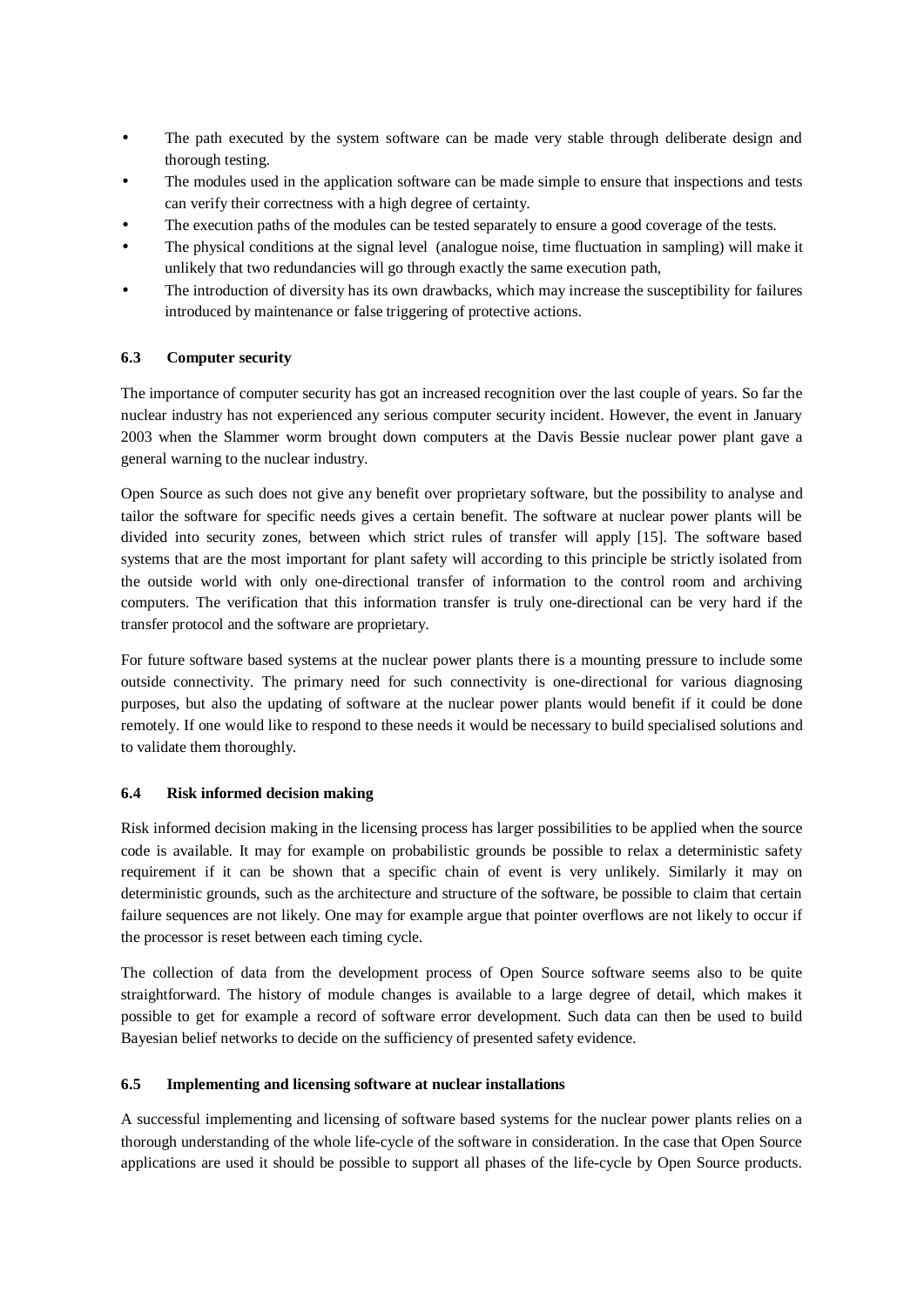This means for instant that requirements specifications, compilers, linkers, loaders, application code generators and version management systems would be supported by Open Source based tools.

In a larger time frame, the most important argument for using Open Source products for nuclear power plants is the possibility to reuse application designs over the whole life cycle of the plant. If for example a plant is targeted for an operational life of sixty years it seems likely, at least with the present development pace of computer products, that it has to go through at least two large modernisations. Two large modernisations may perhaps be traded with one major and four minor modernisations depending on the situation, but there is still a large incentive to reuse as much as possible of the software that already has been licensed. With Open Source it would be easier, because not all of the verification and validation has to be redone and the plant would not be forced to depend on companies that implemented the original software.

# **7. AN ACTION PLAN**

We believe that there are many arguments in favour of establishing and Open Source policy for software produced at the Halden Reactor Project. The arguments given below are based on a rapid walk through of work at the Halden Reactor Project and literature from the Open Source field. Before a decision is taken, it would be important that these arguments are expanded and weighted carefully. The sections below introduce some of the major arguments and a possible route forward.

### **7.1 Benefits of Open Source to the Halden Reactor Project**

The perhaps most important benefit for the Halden Reactor Project of an Open Source software production policy, is the increased quality of software produced. The increased quality is expected to emerge through the need to expose early plans and initial codes to outsiders and through their commenting and testing efforts. Open Source is likely to make it easier for Signatory organisations to apply developed software for experimenting and testing purposes. Targeting software development on Open Source applications, it would be easier to dig deeper into difficult research questions connected to risk based decision making, software reliability and common cause failures. One could for example envisage the need for various software tools to support both the development and the licensing processes. Last but not least, an Open Source software development policy can, properly managed, generate new ideas for the interaction between research and the more practically oriented development activities at the Halden Reactor Project.

A summary of these arguments would then be that an Open Source policy is expected to give:

- Better quality of software products developed by the Halden Reactor Project.
- An efficient interaction between research work and practically oriented development.
- New areas for research in the software implementing and licensing processes.
- New forms of co-operation between the Signatories and the Halden Reactor Project.
- Better feedback from application fields and better possibilities for learning for the staff participating in software development projects.
- New possibilities for networking within the software community.
- Easier application of the developed software for real applications in the nuclear field.

#### **7.2 A small exploratory project**

It is proposed that the Halden Reactor Project starts a small exploratory project to investigate the feasibility of adopting an Open Source policy for software developed in-house. Such a project could for example investigate the following issues:

• Of the software that has been produced over the years, which would have profited of being developed under an Open Source license?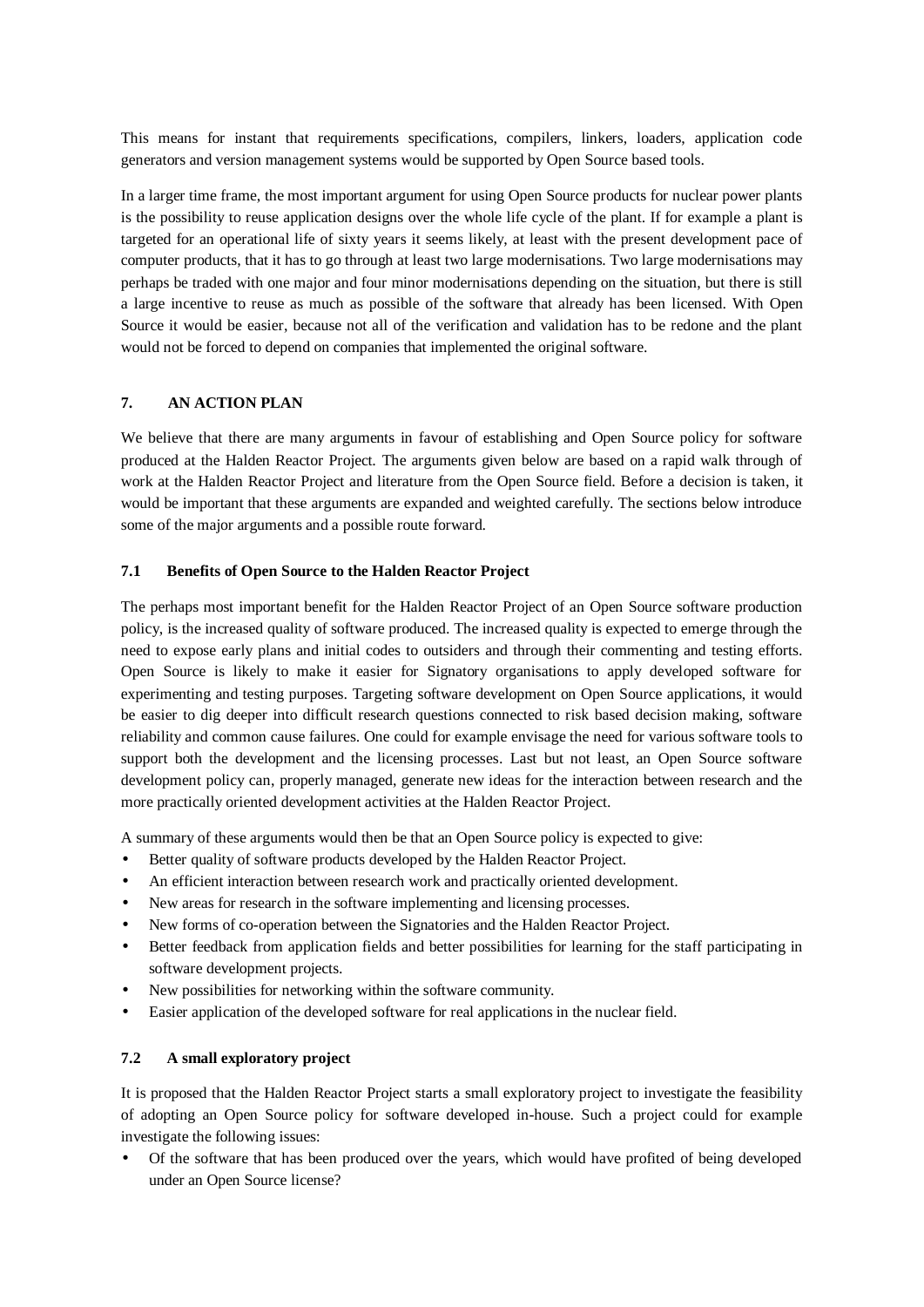- How would the Signatories view a change in policy to produce software under an Open Source license?
- Would there be additional costs involved in selecting the Open Source path for producing new software?

The most suitable way to proceed is to present the project report at a suitable Halden Programme Group meeting to be discussed and assessed. If the decision is favourable a recommendation to the Halden Board would be given and this policy written into the next three year programme.

### **7.3 Strategic considerations**

In a larger time frame, if the Open Source path would be considered appropriate for the Halden Reactor Project, it would be important to ponder a few strategic questions. Perhaps the most important is to select the software development projects, which would give the largest impact. In this selection the following criteria may be of help:

- The problem exists in the nuclear community and it has not yet found a good solution.
- Similar problems exist in other industries (process industry, off-shore, transportation, etc.).
- The problem has no clear organisational owner with whom a competition would be expected.
- There is a possibility to use research findings to take a major step forward for a solution of the selected problem.

In developing future strategies it would also be important to create appropriate work practices that make it easy for agents within the software community to assess proposed projects with respect to characteristics such as:

- What is the viability of the proposed project?
- Has the core group members the necessary skills (technical, administrative) to make it likely that the project will succeed?
- What are the likely rewards (influencing, learning, acclamation) for people taking part in the project?

# **8. CONCLUSIONS**

It is clear that a commitment to Open Source implies a change of present thinking both for the nuclear field and within the Halden Reactor project. We do not argue that this transfer would be free of problems, but that such a transfer in the long run would be beneficial. Looking towards the future it is very clear that standards applied on a world wide scale will be a crucial component in avoiding unnecessary conversion activities and in reusing existing software. The emergence of open standards would be a benefit for everybody.

It is important that research organisations always reconsider policies, approaches and practices. The Open Source model of co-operation has demonstrated its efficiency for application oriented software. A large part of the activities at the Halden Reactor Project is directed towards the production of new and innovative software and therefore it would therefore be important that the Open Source model is assessed thoroughly. We actually claim that adopting an Open Source policy would provide for the Halden Reactor Project an opportunity to become a kind of knowledge broker between the nuclear and the software development communities [16]. We also believe that the risks by adopting such a policy are small as compared with the benefits that could be gained.

We actually argue that both the nuclear field and the Halden Reactor Project would be able to join forces for a mutual benefit in promoting Open Source solutions. We even argue that the nuclear field has a history of sharing knowledge, which is very similar to the Open Source movement, but that this good practice almost has been forgotten in the harsher business climate of today.